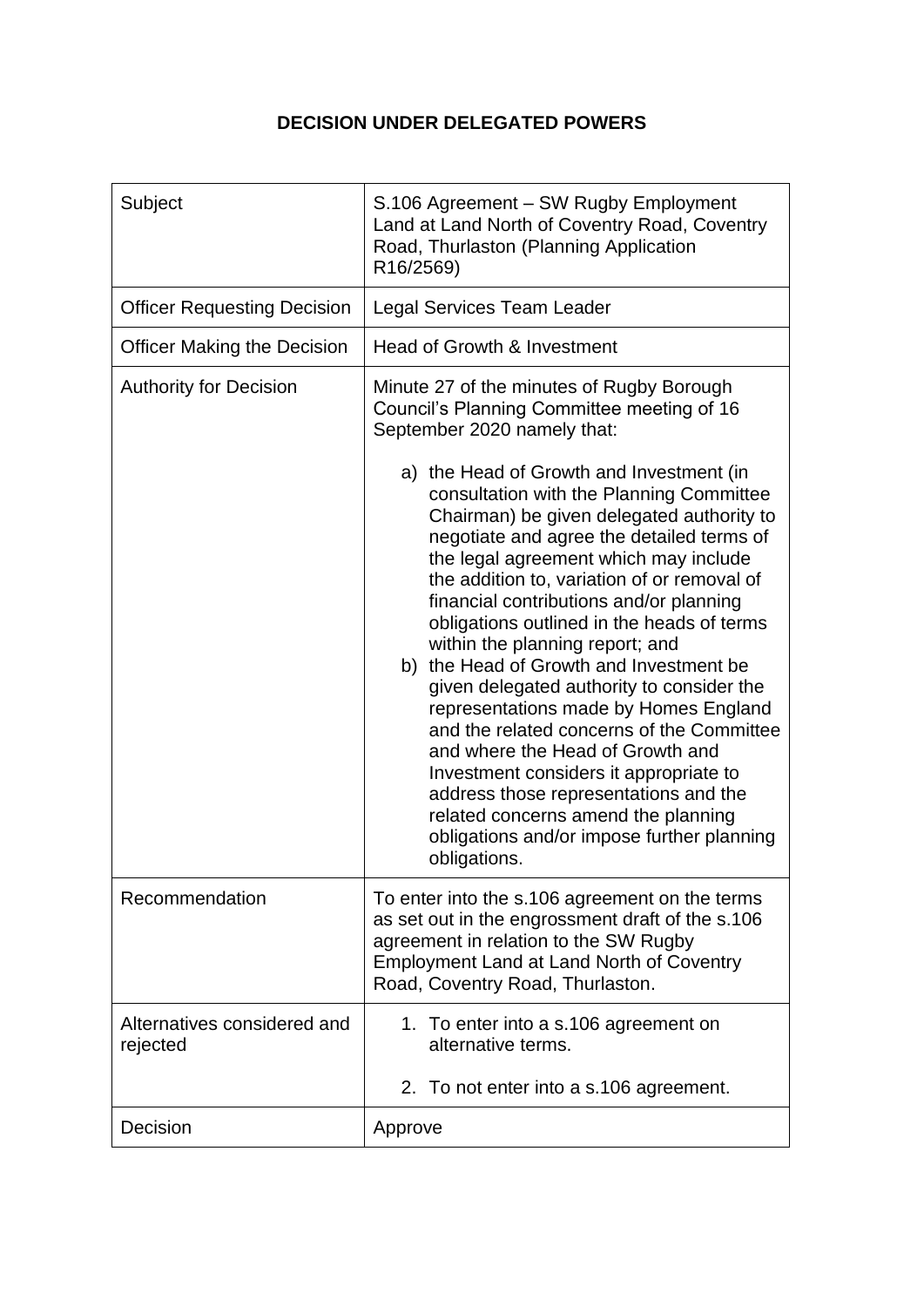| Reason                          | Financial contributions and planning obligations<br>are sought to mitigate against the impacts of a<br>development and make otherwise unacceptable<br>development acceptable.                                                                                                                                                                                                     |
|---------------------------------|-----------------------------------------------------------------------------------------------------------------------------------------------------------------------------------------------------------------------------------------------------------------------------------------------------------------------------------------------------------------------------------|
|                                 | Regulation 122 of the Community Infrastructure<br>Levy (CIL) Regulations 2010 (as amended)<br>makes it clear that these obligations should only<br>be sought where they are: (a) necessary to make<br>the development acceptable in planning terms;<br>(b) directly related to the development; and (c)<br>fairly and reasonably related in scale and kind to<br>the development. |
|                                 | If a requested planning obligation does not<br>comply with all of these tests then it is not<br>possible for the Council to require this.                                                                                                                                                                                                                                         |
|                                 | In relation to the planning application, the Council<br>has made and received a number of requests for<br>planning obligations. It is considered that all of<br>these requests meet the necessary tests and are<br>therefore CIL compliant.                                                                                                                                       |
|                                 | In order to secure these requests as planning<br>obligations it is necessary to enter into a s.106<br>agreement.                                                                                                                                                                                                                                                                  |
| Date                            | 15 October 2020                                                                                                                                                                                                                                                                                                                                                                   |
| <b>Background Papers</b>        | Presentation and report to Planning Committee<br>(16 September 2020) in relation to planning<br>application R16/2569 prepared by Karen<br>McCulloch.                                                                                                                                                                                                                              |
|                                 | Engrossment draft of the s.106 agreement in<br>relation to the SW Rugby Employment Land at<br>Land North of Coventry Road, Coventry Road,<br>Thurlaston.                                                                                                                                                                                                                          |
| Decision record kept until      | 15 October 2026                                                                                                                                                                                                                                                                                                                                                                   |
| Background papers kept<br>until | 15 October 2024                                                                                                                                                                                                                                                                                                                                                                   |



Signed